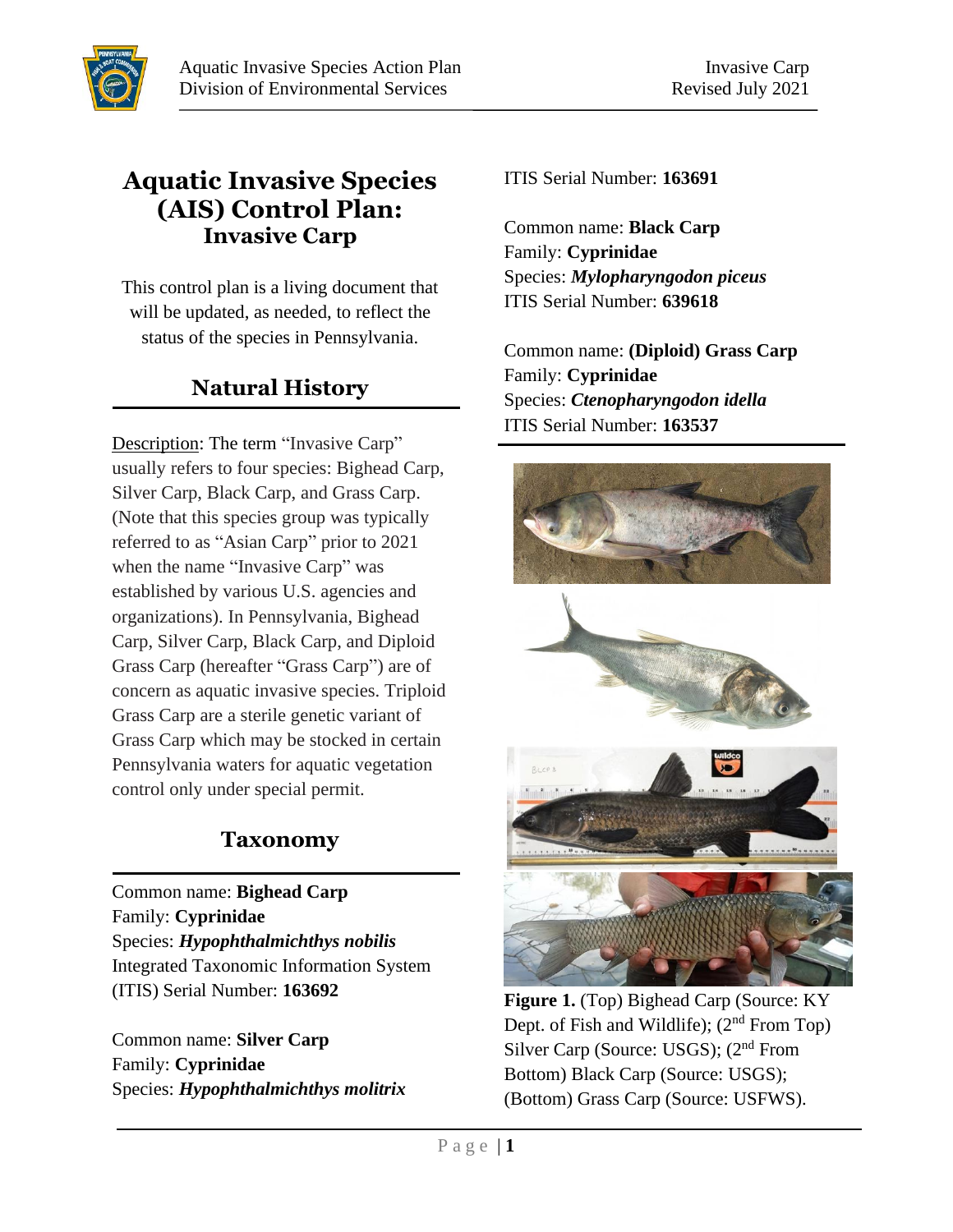

#### Morphology:

Bighead Carp (Figure 1, Top) are laterally compressed with the top being a dark gray color which grades down to off white on its belly. Bighead Carp have many dark blotches on its sides. The head is comparatively large with no scales and a large terminal mouth. This species has no teeth and its lower jaw protrudes out farther than its upper jaw. The eyes are situated low on the head and are positioned downward. Bighead Carp have a keeled belly from the pelvic fins to the anal fin. This species reaches a maximum size of approximately 110 pounds.

Silver Carp (Figure 1, 2<sup>nd</sup> From Top) are deep-bodied fish which are laterally compressed. Younger fish are silver in color, with older adults having green shades on the dorsum and a silver venter. Silver Carp have a sharply keeled belly from the anal fin to the throat. Maximum size is approximately 60 pounds.

Black Carp (Figure 1,  $2<sup>nd</sup>$  From Bottom) are blackish-brown fish with blackish-grey fins which contain an elongated and laterally compressed body. This species may grow over 3 feet in length and weigh over 100 pounds.

Grass Carp (Figure 1, Bottom) are morphologically similar to Black Carp, containing an elongated and laterally compressed body. Grass Carp are typically olive-brown dorsally, with silver on the

sides and a shite venter. Maximum size is close to 100 pounds.

All four species have pharyngeal teeth which are morphologically unique to each species.

Origin: Invasive Carp species are native to Eurasia and China. They were imported into the southern United States primarily during the 1960s through the 1980s.

Food Preferences: Both Bighead Carp and Silver Carp are primarily filter feeding planktivores. Introduced Bighead Carp have recently been demonstrated to have a varied diet consisting of phytoplankton, ichthyoplankton, zooplankton, small invertebrates, detritus, and excrement from filter-feeding mollusks. Black Carp feed primarily on shelled or hard-bodied invertebrates (e.g., mollusks, crustaceans and insects), but also will consume zooplankton and detritus. Grass Carp primarily consume aquatic vegetation but may also feed on invertebrates such as aquatic insects.

Reproductive behavior: Bighead Carp and Silver Carp are known to spawn multiple times per year. Their eggs require moving water to keep them suspended during development. Black Carp eggs are released only once per year and drift until they settle in calm waters. Bighead Carp and Silver Carp prefer water temperatures around 25°C for spawning. Black Carp spawning occurs at about 26-30°C. Grass Carp typically spawn at water temperatures of  $20-30^{\circ}$ C.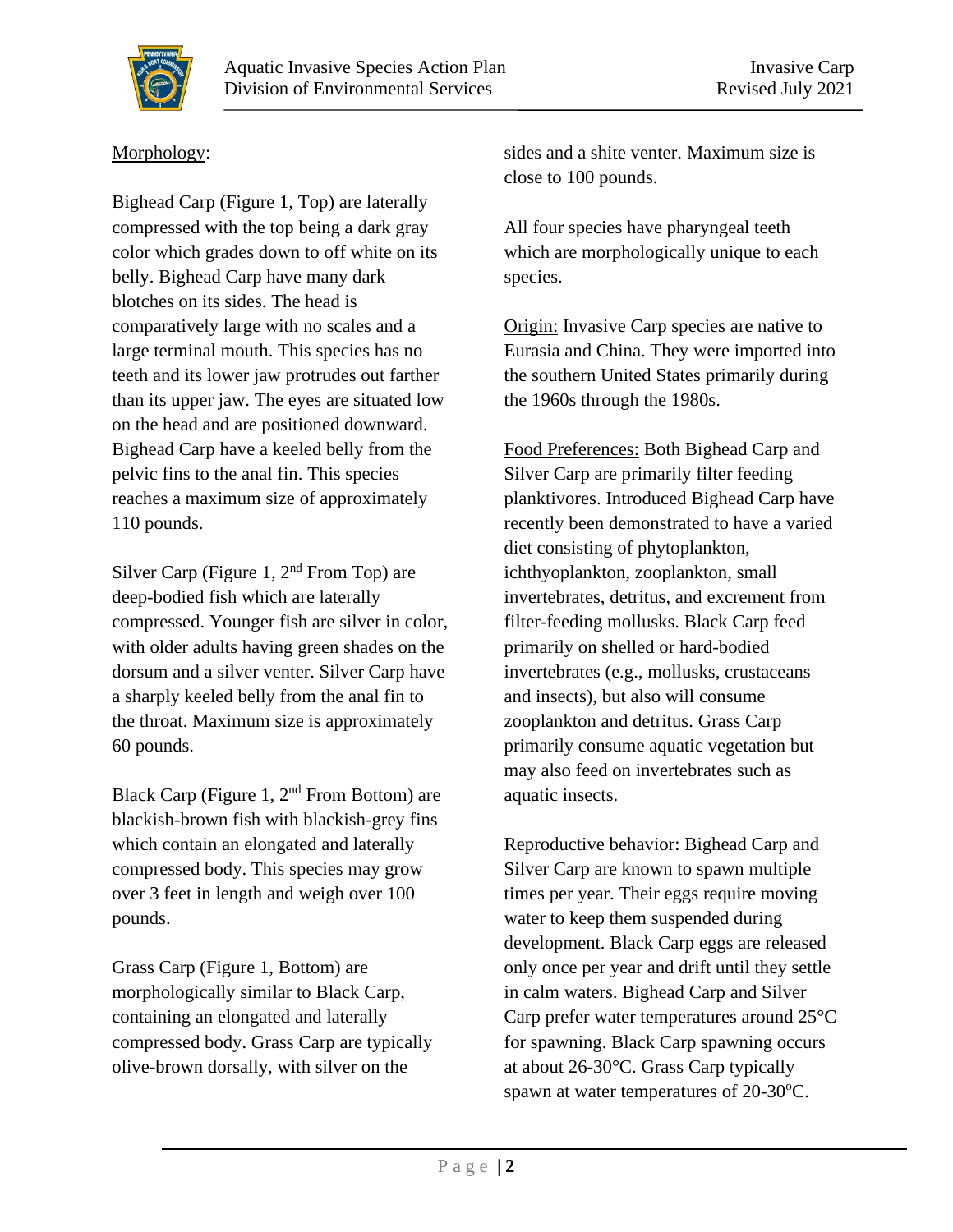

Notable Behavioral Characteristics: Silver Carp are noted for launching themselves high out of the water when disturbed by boats, skiers, electroshocking, etc.

Historic Vectors: Invasive Carp species were imported under various private and governmental programs for control of pests in aquaculture facilities in the southern United States. Flooding in the late  $20<sup>th</sup>$ century allowed escape of Invasive Carp species into the Mississippi River system.

Current Pathways/Vectors: Black Carp have shown limited dispersal since their escape compared to other Invasive Carp species; however, dispersal appears to have accelerated in recent years. Bighead Carp and Silver Carp have dispersed rapidly northward in the major river systems of central North America. Grass Carp have become widespread in many portions of North American due to escapes and historic stocking for control of aquatic vegetation. There have been sporadic reports of isolated, disconnected occurrences of all Invasive Carp species that may be anthropogenic in origin. Release of these species by humans is a potential secondary pathway. This is particularly true near cities since these fish are sometimes illegally sold in food markets, or areas with pay lakes in which these species may be illicitly stocked.

Preferred Habitat: In the upper Mississippi River and lower Illinois River, depending on river flow, both Bighead Carp and Silver Carp preferred unstructured main channel

borders and also show a preference for contiguous backwater open habitats and island side channels. In an Illinois River study, both species rarely were found in water > 4m in depth. Peak dispersal occurs with rising water levels. At least for brief periods, Bighead Carp can tolerate salinities of 6-12 % and temperatures to 38°C with an optimal maximum around 26°C. Little is known of Black Carp habitat preferences in this hemisphere. Grass Carp prefer still or slow-moving waters, such as lakes, ponds, or river backwaters, and are tolerant of low salinities.

# **Distribution and Status**

Distribution: Bighead and Silver Carp have spread throughout the major river systems of the central United States (Figures 2 and 3) while Black Carp are more limited in their distribution within the Mississippi basin (Figure 4). The nearest record of Black Carp to Pennsylvania is a disjunct and isolated record occurring in a private pond in West Virginia (Figure 4). The nearest records of Silver Carp to Pennsylvania occur in southern Ohio (Figure 3).

Bighead Carp were detected in one pay lake in southwestern Pennsylvania in 2014. These fish were removed and do not appear to have spread elsewhere. The closest known capture of Bighead Carp to Pennsylvania is in the Ohio River at the New Cumberland Pool, approximately 13 river miles downstream of the Pennsylvania border.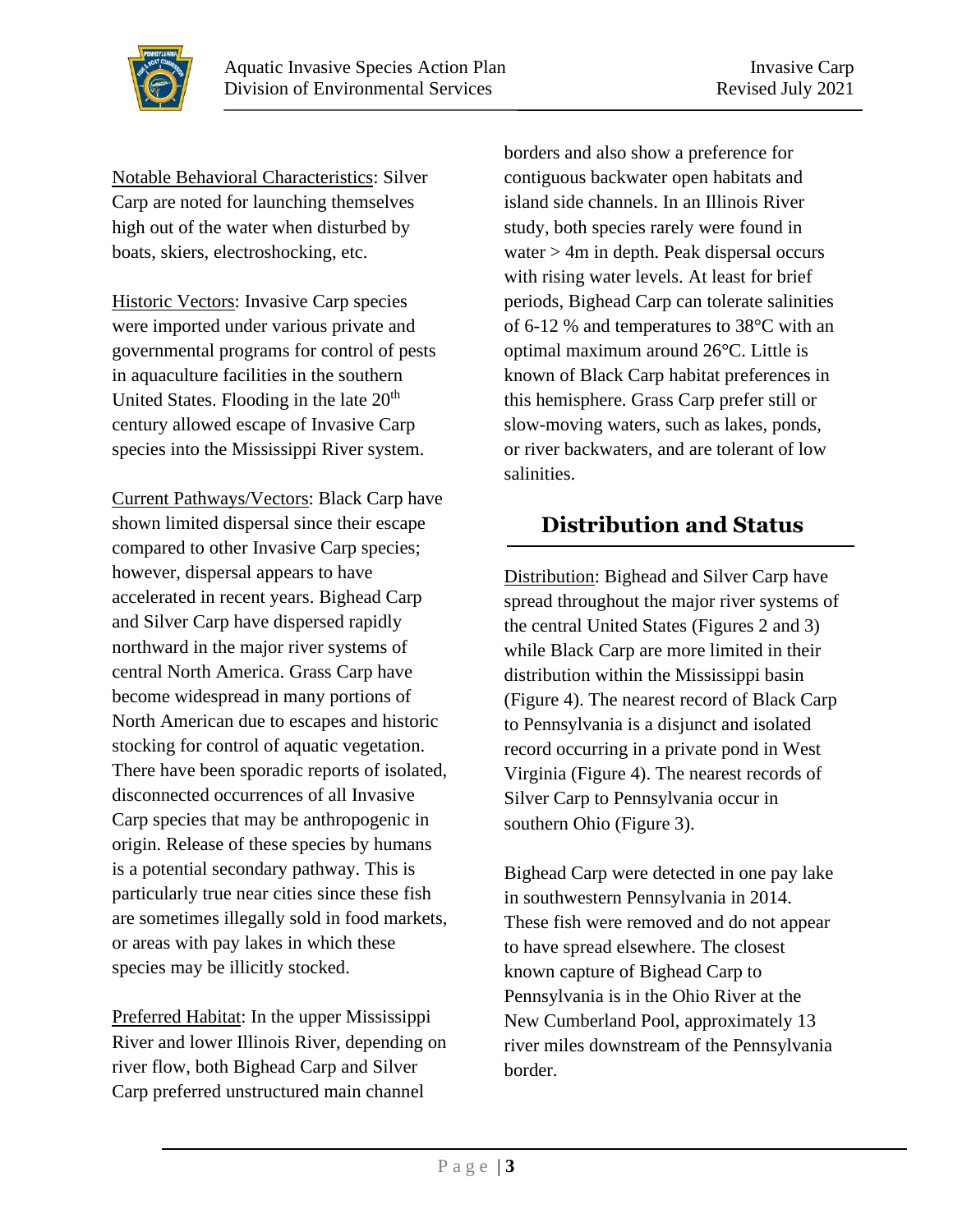

However, recent environmental DNA (eDNA) results may suggest that both Bighead Carp and Silver Carp have crossed the Pennsylvania border of the Ohio River.

Grass Carp have the most widespread distribution within North America of all Invasive Carp species (Figure 5), likely due to escapes from historic stockings of this species to control aquatic vegetation. Within Pennsylvania, Grass Carp have been collected in portions of the Ohio, Delaware, and Susquehanna Rivers.



**Figure 2**. Distribution of Bighead Carp in the United States. Source: USGS.



**Figure 3.** Distribution of Silver Carp in the United States. Source: USGS.



**Figure 4.** Distribution of Black Carp in the United States. Source: USGS.



**Figure 5.** Distribution of Grass Carp in the United States. Source: USGS.

Pennsylvania Legal Status: It is illegal to possess, transport, or introduce Bighead Carp, Silver Carp, Black Carp, or Diploid Grass Carp in Pennsylvania. Triploid Grass Carp, a sterile genetic variant of Grass Carp, may be imported and stocked in certain Pennsylvania waters by permit only. All four species are currently regulated in PA Code Title 58 § 71.6 and § 73.1.

## **Threats**

Bighead Carp and Silver Carp have the potential to radically alter aquatic ecosystems. As highly fecund and voracious filter-feeders that can ultimately constitute upwards of 90% of the biomass in infested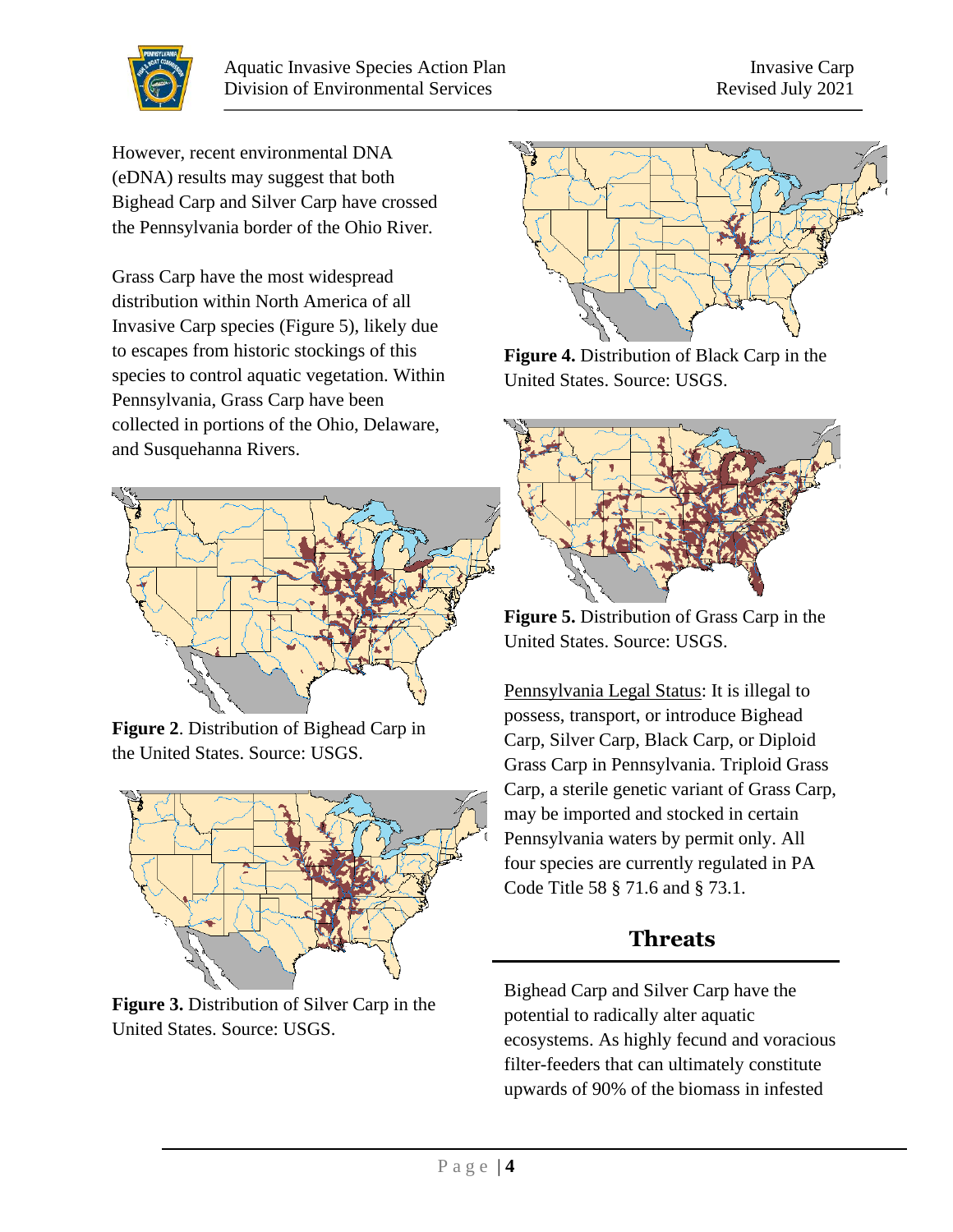areas, both species are capable of wiping out the base of the local food web, thus depriving native fish and mussel species of sustenance. Therefore, these species pose a major ecological and economic threat to Pennsylvania's established fisheries. The propensity for Silver Carp to leap from the water when disturbed has been the cause of several severe injuries to people who have been struck by the fish while skiing, jet

Black Carp, capable of consuming large quantities of mollusks, pose a specific threat to Pennsylvania's imperiled freshwater mussel fauna, particularly towards federally or state-listed mussel species or those identified as species of greatest conservation need.

Grass Carp may disrupt aquatic food webs due to their strong feeding pressure on aquatic macrophytes. However, the broader effects of Grass Carp on ecosystems, despite years of study, are thought to be complex and influenced by a variety of factors. Large densities of Grass Carp within ecosystems that primarily rely on trophic inputs from macrophytes are likely to have the most detrimental effects. Grass Carp complete with other grazing fish and invertebrates, and this in turn may disrupt food webs. Diminished macrophyte cover by Grass Carp grazing may also impact the spawning habitat of certain native fish species.

## **Management**

Management Goals: Because Bighead Carp, Silver Carp, and Black Carp have yet to establish within Pennsylvania, the ultimate goal is to prevent their invasion/establishment in the state. Given the proximity of Bighead Carp to the Pennsylvania border and positive eDNA results in Pennsylvania waters, it appears this species may soon reach or may already have reached Pennsylvania waters. However, it should be noted that Bighead Carp appear to occur in very low densities in the vicinity of the Pennsylvania border, and the time for the population to achieve sizes that may impact Pennsylvania fisheries may take decades.

If establishment of any Bighead Carp, Silver Carp, or Black Carp occurs, the goals will then become to eradicate the fish or, more likely, manage these species to mitigate any damage they may cause. Grass Carp are already present in Pennsylvania waters. Therefore, the goal for this species should be to conduct surveys of their distribution and potential impacts in order to contain and manage populations.

Prevention Actions: Regular monitoring by early detection trapping and eDNA sampling is occurring in the vicinity of the Ohio River's Pennsylvania border. Discussion and evaluation by multiple entities is in progress regarding the feasibility of a barrier within the Ohio River. Potential release by humans near larger population centers also needs to be monitored. The following prevention measures are either recommended or presently in effect:



skiing, and boating.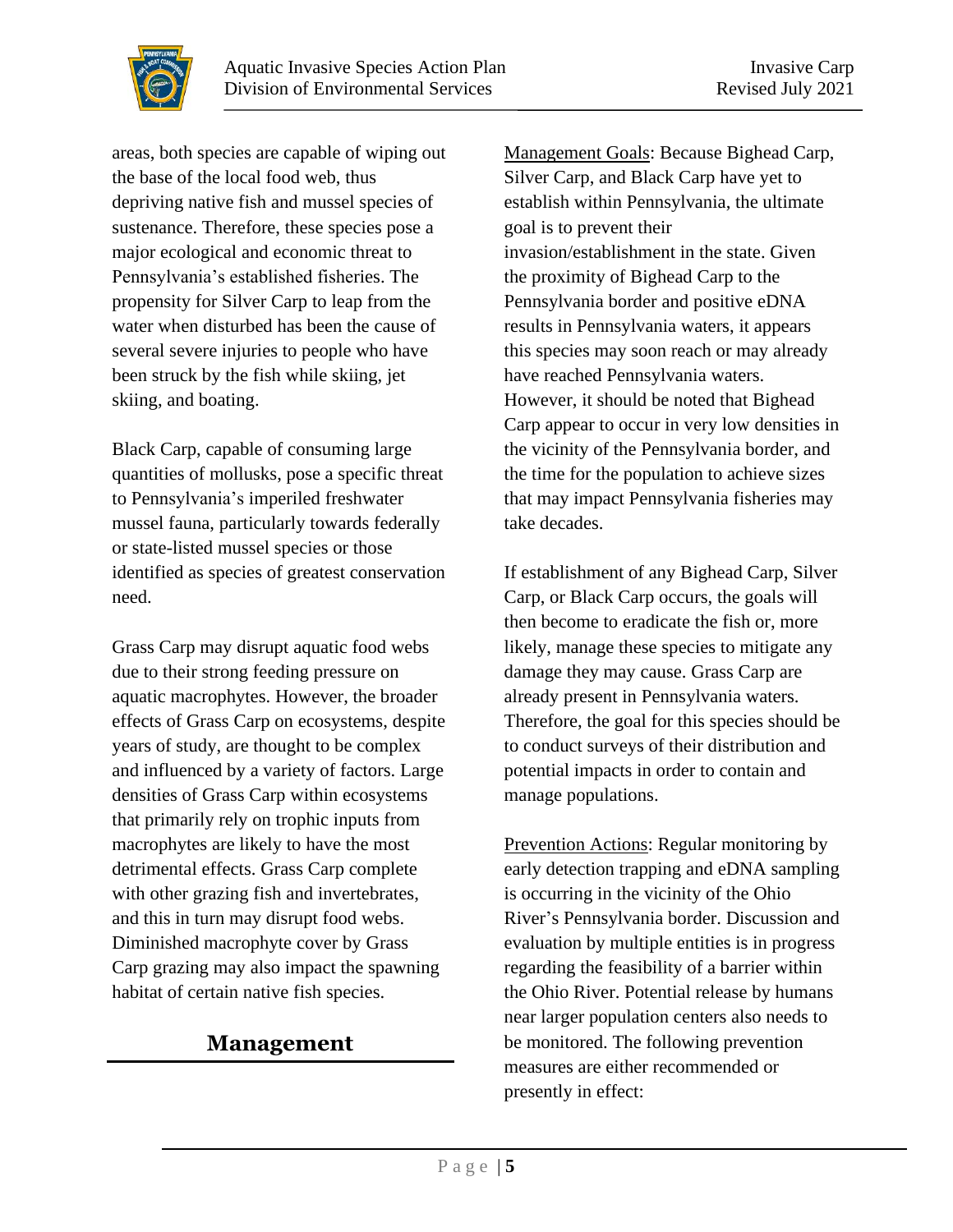

- 1. Continue to communicate and coordinate regularly with government agencies and academia to ascertain the status of Invasive Carp populations in the Ohio River and Great Lakes.
- 2. If a barrier on the Ohio River is determined to be feasible, work towards the determination of potential in or out of state locations and potential sources of funding.
- 3. Continue a public education effort to acquaint the populace with the threat of Invasive Carp in collaboration with PA Sea Grant and other applicable partners.
- 4. Encourage the incident reporting of aquatic invasive species such as Invasive Carp within Pennsylvania. Online reporting can now be conducted at the following PFBC web site: <https://pfbc.pa.gov/forms/reportAIS.htm> and at: <https://www.paimapinvasives.org/> and Nationally at: [https://nas.er.usgs.gov/SightingReport.as](https://nas.er.usgs.gov/SightingReport.aspx) [px](https://nas.er.usgs.gov/SightingReport.aspx)
- 5. Strictly enforce Invasive Carp regulations within 58 Pa. Code § 71.6 and § 73.1
- 6. Continue early detection trapping and eDNA surveys within the Ohio River.
- 7. Conduct studies in collaboration with appropriate entities to better determine

the distribution and abundance of Diploid Grass Carp populations in Pennsylvania, such as within Lake Erie.

8. Support or initiate studies that evaluate the ecological impact of Diploid Grass Carp populations in Pennsylvania.

#### Rapid Response Options:

- 1. Coordinate a Rapid Response for any Invasive Carp detections using the Pennsylvania state plan as a model.
- 2. Implement eradication of Invasive Carp populations where applicable.

Post Invasion Management: If preventative and rapid response measures fail, the following actions should be considered:

- 1. Continue public education programs.
- 2. Investigate Invasive Carp reproductive and genetic control strategies.
- 3. Investigate the feasibility of pheromone trapping.
- 4. Use the results of current Federal research programs as guidance.

### **References**

Asian Carp Control Strategy Framework (Draft) 2010. Asian Carp Workgroup, February 2010. [http://www.asiancarp.org/RegionalCoor](http://www.asiancarp.org/RegionalCoordination/documents/AsianCarpControlStrategyFramework.pdf)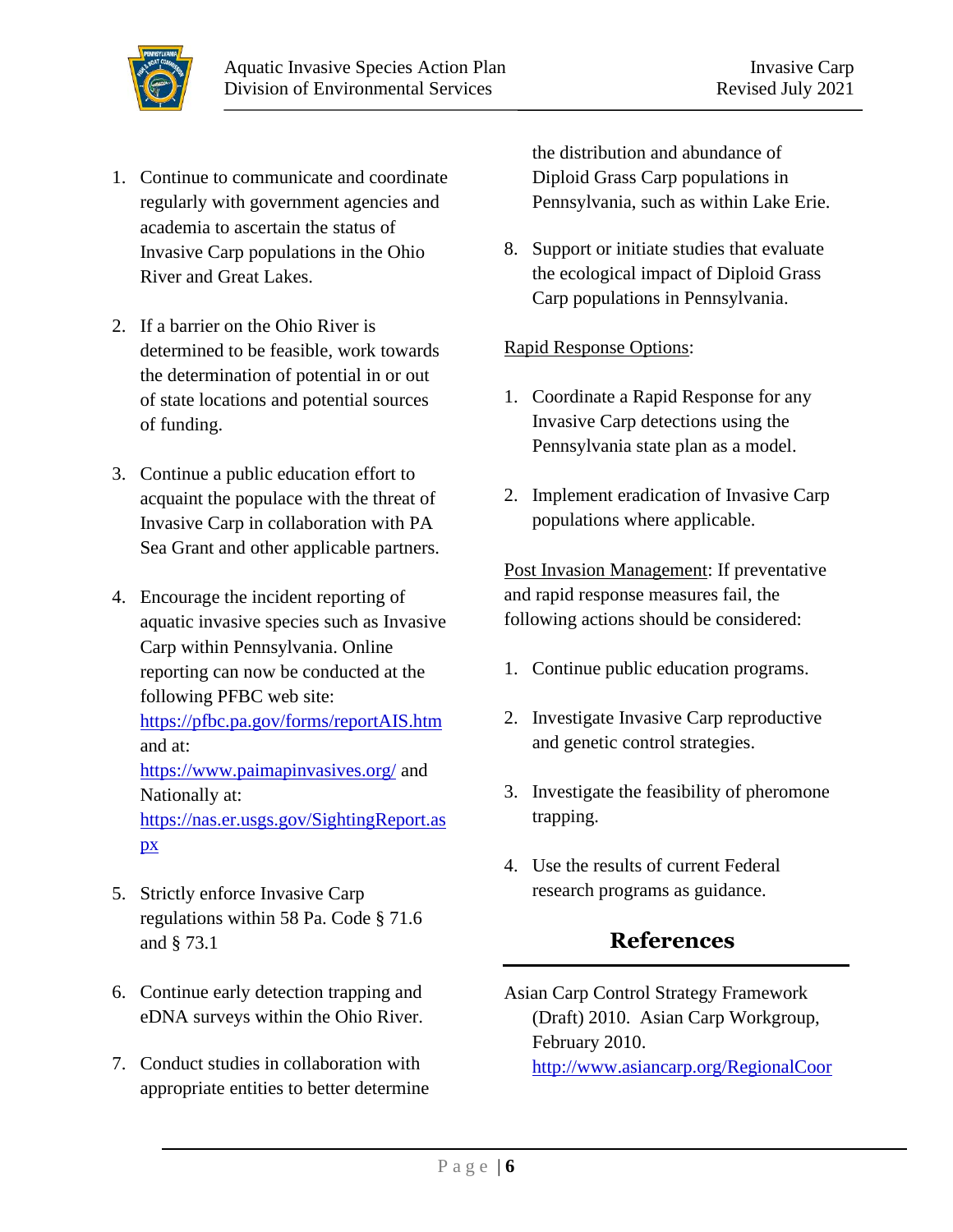

[dination/documents/AsianCarpControlSt](http://www.asiancarp.org/RegionalCoordination/documents/AsianCarpControlStrategyFramework.pdf) [rategyFramework.pdf](http://www.asiancarp.org/RegionalCoordination/documents/AsianCarpControlStrategyFramework.pdf)

- Conover, G., R. Simmonds, and M. Whalen, (eds) 2007. Management and control plan for bighead, black, grass, and silver carps in the United States. Asian Carp Working Group, Aquatic Nuisance Species Task Force, Washington, D.C. 223 pp.
- Indiana DNR. 2011. Bighead Carp (factsheet), [http://www.in.gov/dnr/files/BIGHEAD\\_](http://www.in.gov/dnr/files/BIGHEAD_CARP.pdf) [CARP.pdf](http://www.in.gov/dnr/files/BIGHEAD_CARP.pdf)
- Indiana DNR. 2005. Silver Carp (factsheet), [http://www.in.gov/dnr/files/SILVER\\_C](http://www.in.gov/dnr/files/SILVER_CARP.pdf) [ARP.pdf](http://www.in.gov/dnr/files/SILVER_CARP.pdf)
- Koel, T.M., K. S. Irons, and E. Ratcliff. 2000. Asian Carp Invasion of the Upper Mississippi River System, USGS [http://www.umesc.usgs.gov/reports\\_publ](http://www.umesc.usgs.gov/reports_publications/psrs/psr_2000_05.html) [ications/psrs/psr\\_2000\\_05.html](http://www.umesc.usgs.gov/reports_publications/psrs/psr_2000_05.html)
- Massachusetts Institute of Technology. 2006. Bighead Carp Factsheet, [http://massbay.mit.edu/seafood/bigheadc](http://massbay.mit.edu/seafood/bigheadcarp.pdf) [arp.pdf](http://massbay.mit.edu/seafood/bigheadcarp.pdf)

#### Minnesota DNR:

[http://www.dnr.state.mn.us/invasives/aq](http://www.dnr.state.mn.us/invasives/aquaticanimals/asiancarp/index.html) [uaticanimals/asiancarp/index.html](http://www.dnr.state.mn.us/invasives/aquaticanimals/asiancarp/index.html)

Nico, L.G., P.L. Fuller, P.J. Schofield, M.E. Neilson, A.J. Benson, and J. Li, 2021. *Ctenopharyngodon idella* (Valenciennes in Cuvier and Valenciennes, 1844): U.S.

Geological Survey, Nonindigenous Aquatic Species Database, Gainesville, FL.

- Nico, L.G., Fuller, P., and Li, J., 2021. *Hypophthalmichthys molitrix* (Valenciennes in Cuvier and Valenciennes, 1844): U.S. Geological Survey, Nonindigenous Aquatic Species Database, Gainesville, FL.
- Nico, L., Fuller, P., and Li, J., 2021, *Hypophthalmichthys nobilis* (Richardson, 1845): U.S. Geological Survey, Nonindigenous Aquatic Species Database, Gainesville, FL.
- Nico, L.G., and M.E. Neilson, 2021, *Mylopharyngodon piceus* (Richardson, 1846): U.S. Geological Survey, Nonindigenous Aquatic Species Database, Gainesville, FL.
- Stauffer, J.R., R.W., Criswell, and D.P. Fischer. 2016. *The Fishes of Pennsylvania.* Cichlid Press, El Paso, TX. 556 pp.
- U.S. Fish & Wildlife Service. 2005. Draft Environmental Assessment for Listing Black Carp (*Mylopharyngodon piceus*) as Injurious under the Lacey Act, [http://www.fws.gov/fisheries/ANS/pdf\\_f](http://www.fws.gov/fisheries/ANS/pdf_files/BlackCarp_DraftEA_Aug05.pdf) [iles/BlackCarp\\_DraftEA\\_Aug05.pdf](http://www.fws.gov/fisheries/ANS/pdf_files/BlackCarp_DraftEA_Aug05.pdf)
- USGS CERC. 2004. Facts about Bighead and Silver Carp. [http://www.cerc.usgs.gov/pubs/center/pd](http://www.cerc.usgs.gov/pubs/center/pdfDocs/Asian_carp-2-2004.pdf) [fDocs/Asian\\_carp-2-2004.pdf](http://www.cerc.usgs.gov/pubs/center/pdfDocs/Asian_carp-2-2004.pdf)